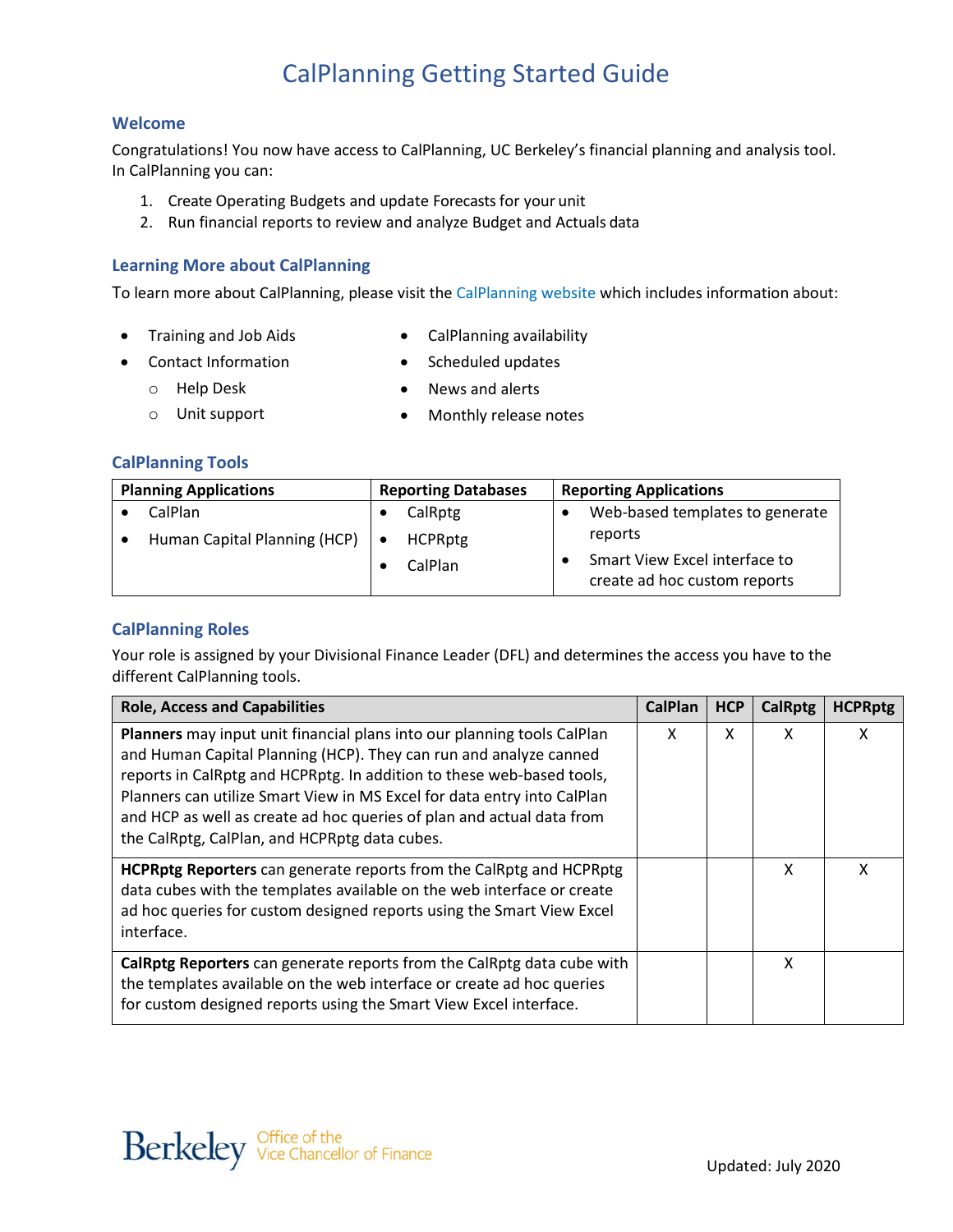# **Planning Applications**

#### **CalPlan**

CalPlan is a planning tool that provides detailed and summarized views of financial data and the ability to Forecast and create an Operating Budget using task lists, data entry screens, automated calculations, and reporting to guide users through planning steps and workflow. CalPlan users have edit access that is specific to their unit.

#### **Human Capital Planning (HCP)**

HCP is a compensation planning tool that provides the ability to Forecast and create an Operating Budget using Employee and Position data. HCP users have edit access that is specific to their unit.

#### **Smart View for Planning**

Smart View has an Excel interface to the CalPlanning planning applications that is called Oracle<sup>®</sup> Hyperion Planning, Fusion Edition. All of the forms used to enter plan data in CalPlan and HCP are available in Smart View. Planners may enter data in the web applications CalPlan and HCP or the Excelbased Smart View tool.

### **Reporting Applications**

### **CalRptg**

CalRptg is a reporting tool that provides access to detailed financial budget and actual data. CalRptg includes pre-defined report templates and utilizes CalRptg Chart of Accounts(COA), including all BFS COA values. CalRptg users have global read-only data access.

### **HCPRptg**

HCPRptg is a reporting tool that provides access to detailed compensation expense data. HCPRptg users have unit specific read-only data access.

#### **Smart View**

Smart View has an Excel interface to the CalPlanning reporting databases that allows our finance staff to create and edit ad hoc reports using CalPlan Operating Budget and Forecast data as well as Actuals. The Smart View reporting tool is called Oracle<sup>®</sup> Essbase. All CalPlanning users have global read-only data access.

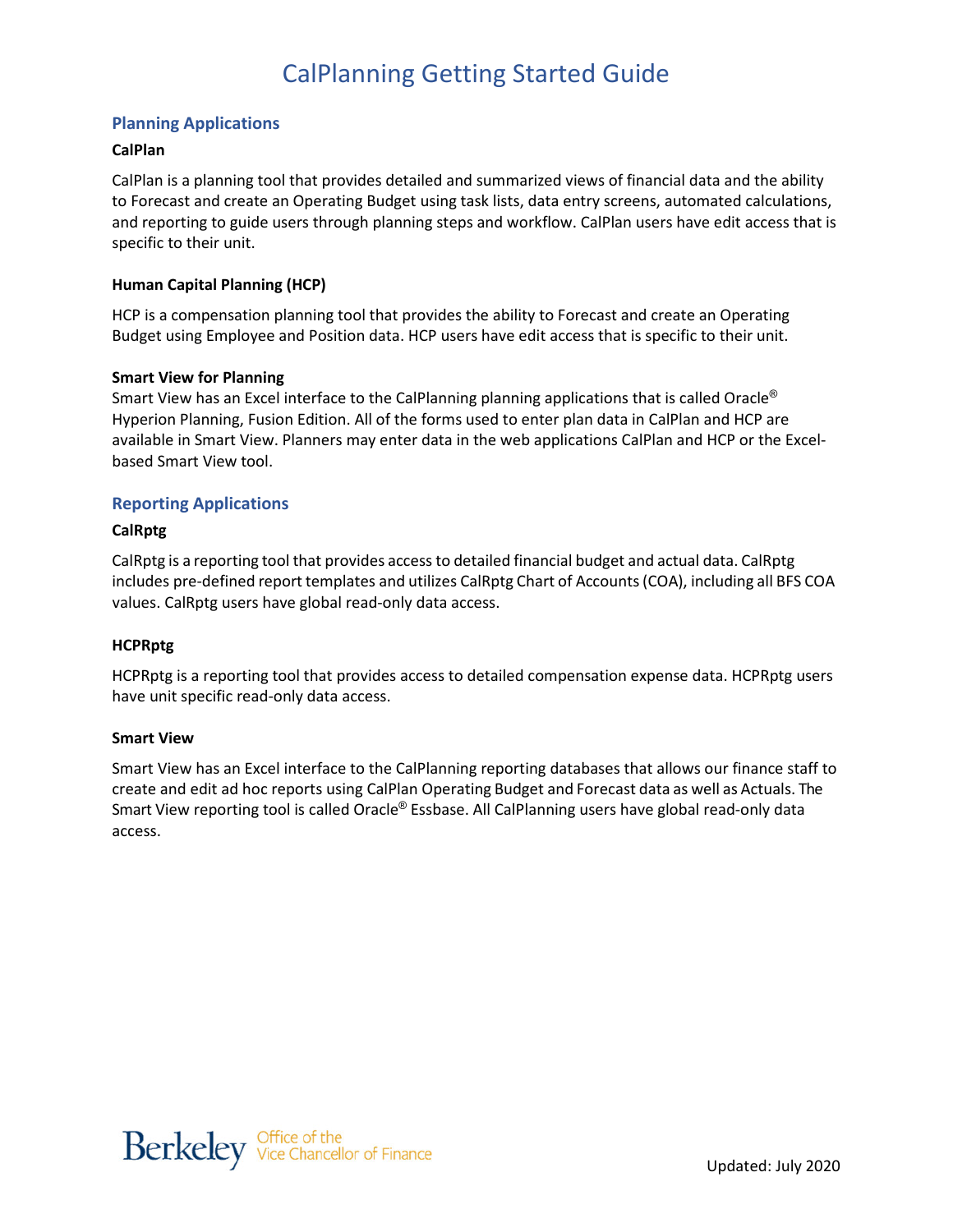# **CalPlanning Tool Integration and Data Flow**

CalPlanning data flows through its related applications, on a regularly scheduled basis. Check the CalPlanning website for the [current data push schedule.](http://budget.berkeley.edu/systems/calplanning)

Below is a chart that outlines data flow within CalPlanning tools and from BFS and UC Path HCM into CalPlanning.



# **Training Resources**

Based on your CalPlanning role we recommend that you take the following classes:

| <b>Training</b>                         | <b>HCPRptg &amp; CalRptg Reporters</b> | <b>Planners</b> |
|-----------------------------------------|----------------------------------------|-----------------|
| CalPlanning: Intro & Reporting          | X                                      | Χ               |
| Navigating CalPlan                      |                                        | х               |
| Navigating Human Capital Planning (HCP) |                                        | х               |
| Smart View Ad Hoc for CalRptg           | Χ                                      | х               |
| Smart View for Planning                 |                                        | х               |

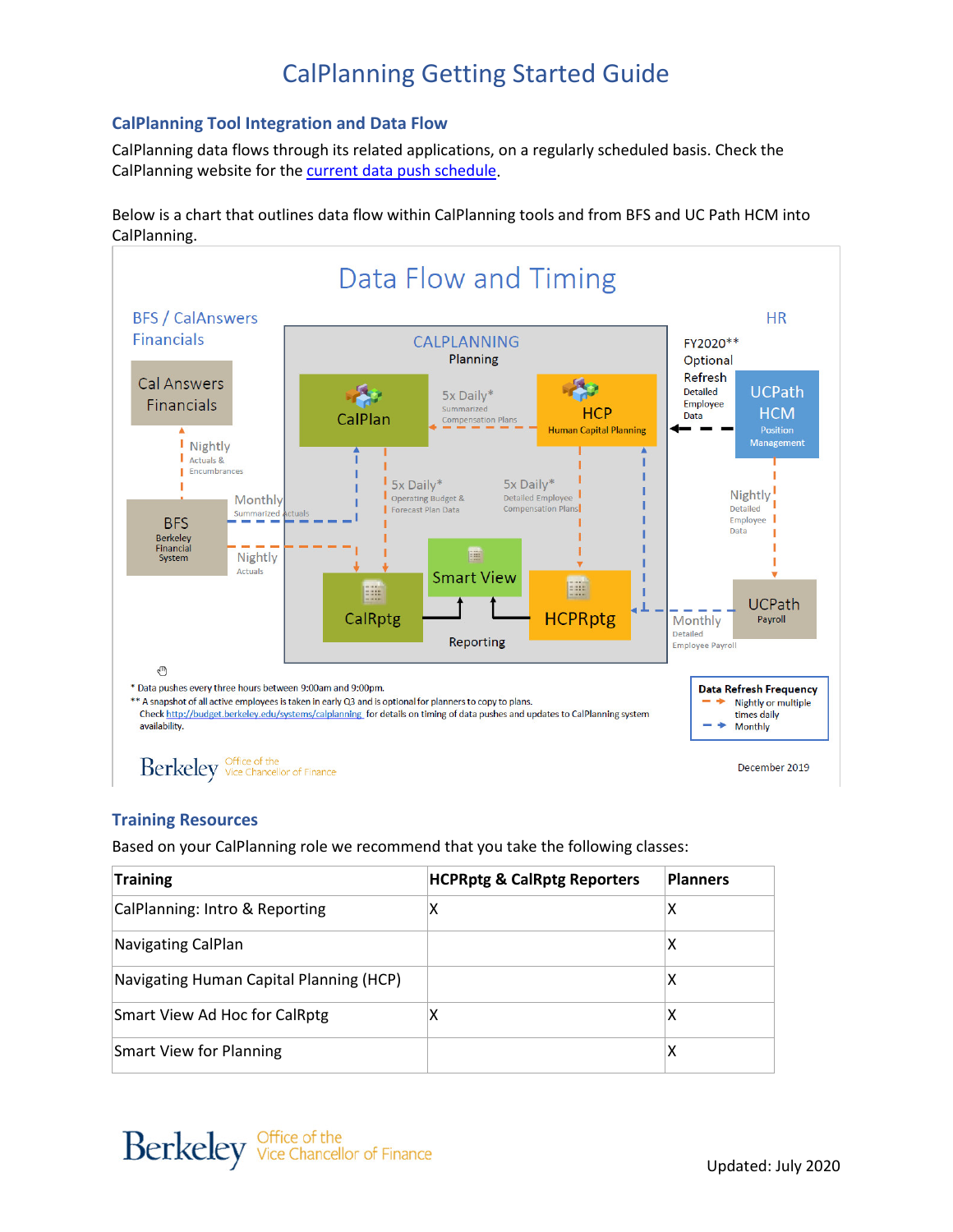# **Training Course Descriptions**

All of the CalPlanning training courses use a blended learning model. Each course begins with self-study using an online "book" that is divided into chapters supplemented with practice exercises and brief videos. Courses culminate with a group session using Zoom in which you work on case studies in small teams to apply the material covered in the self-study.

# **CalPlanning: Intro & Reporting (COURSE CODE:BESPM001)**

This first course in the CalPlanning curriculum is for both Planners and Reporting users. In this course, you will learn to:

- Log into CalPlanning
- Identify key reports used to support the budgeting process
- Practice the steps to create, save, print, and analyze canned CalRptg reports
- Understand when plan and actual data is updated in CalPlanning reporting modules
- Set user preferences for accessing unit-specific financial plan and actual data
- Run key budget process reports in your own entity

| <b>Activity</b>      | Time Commitment      |
|----------------------|----------------------|
| Self-Study           | 2-4 hours            |
| <b>Group Session</b> | $1\frac{1}{2}$ hours |

#### **Navigating CalPlan (COURSE CODE: BESPM002)**

This class is designed for Planners who are responsible for creating unit financial budgets. The prerequisite for this class is **CalPlanning: Intro & Reporting**. In this course, you will learn to:

- Define the CalPlan tool and CalPlan canned reporting tools and keyconcepts
- Explore the dimensions of data used in CalPlanning planning and reporting tools
- Identify and practice the steps to create a unit budget utilizing the CalPlan task list, data forms and CalPlan reports
- Review recommended CalPlan resources and job aids to assist in the annual budget process

| <b>Activity</b>      | <b>Time Commitment</b>              |
|----------------------|-------------------------------------|
| Self-Study           | 2-3 hours                           |
| <b>Group Session</b> | 1 <sup>1</sup> / <sub>2</sub> hours |

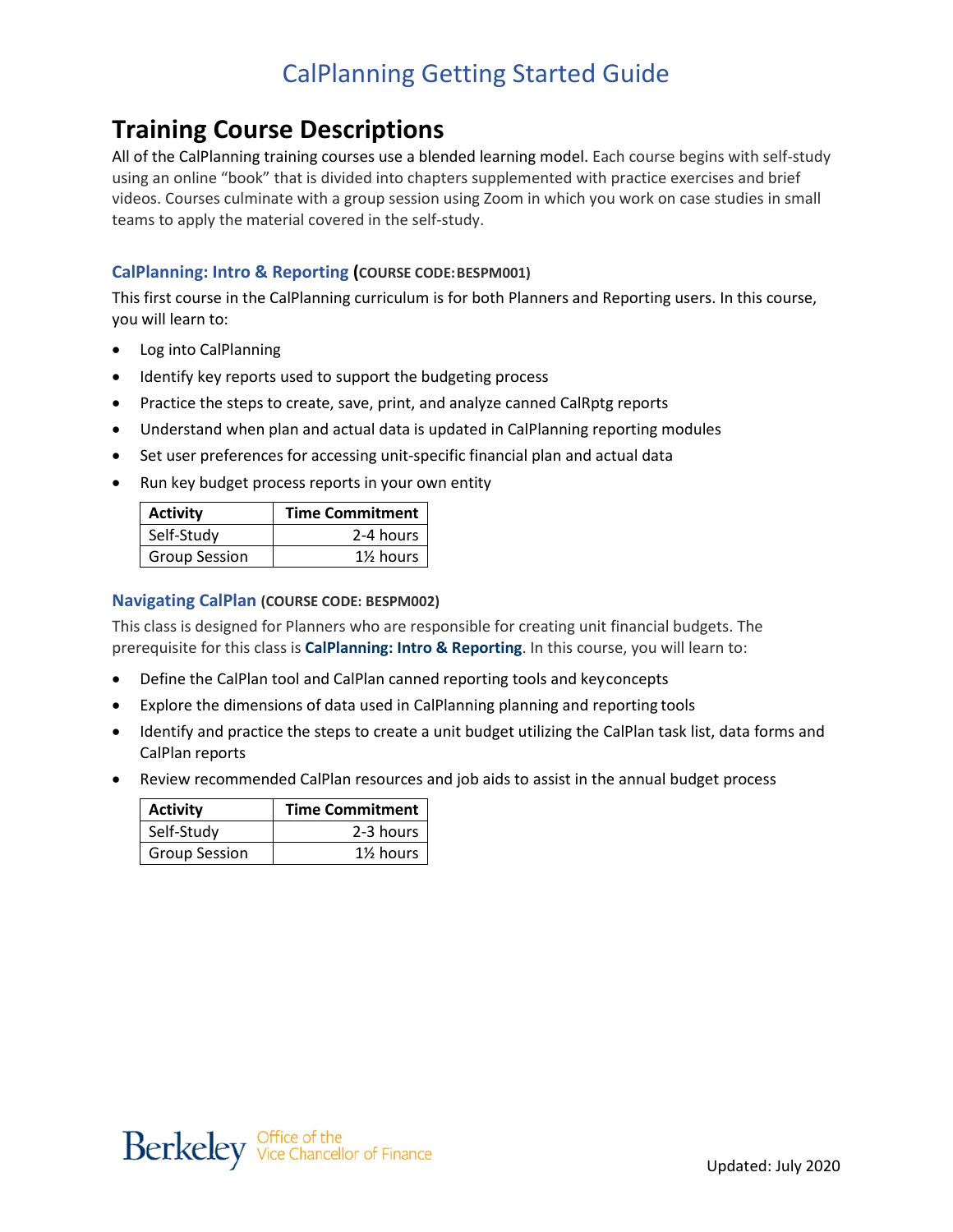# **Navigating Human Capital Planning (HCP) (COURSE CODE:BESPM004)**

This class is designed for Planners who are responsible for creating compensation plans for their unit budgets. The prerequisite for this class is **Navigating CalPlan**. In this course, you will learn to:

- Define HCP and HCPRptg tools and key concepts
- Identify and practice the steps to create a unit compensation budget utilizing the HCP task list, data forms and HCPRptg reports
- Review recommended HCP resources and job aids to assist in the annual budget process

| <b>Activity</b>      | <b>Time Commitment</b> |
|----------------------|------------------------|
| Self-Study           | 2-4 hours              |
| <b>Group Session</b> | 2 hours                |

### **Smart View Ad HocBasics for CalRptg (COURSE CODE: BESPM012)**

This training is designed for Financial Planners and Reporting users who would like to create their own reports using the Smart View Excel interface. The prerequisite for this class is **CalPlanning Reporting**. This course has two sessions with required self-study pre-work for each session. In this course, you will learn to:

- Create a Smart View ad hoc query and save it for reuse
- Select members for POV efficiently using a variety of methods
- Set Options in Smart View to manage your preferences
- Create an ad hoc query/report with stacked dimensions
- Create a cascading report
- Remedy common errors when creating ad hoc queries
- Import a CalPlanning report into Smart View
- Identify best practices for accessing data with Smart View

| <b>Activity</b>      | <b>Weekly Time Commitment</b> | <b>Weeks</b> |
|----------------------|-------------------------------|--------------|
| Self-Study           | 2-4 hours                     |              |
| <b>Group Session</b> | 2 hours                       |              |

#### **Smart View for Planning (COURSE CODE: BESPM013)**

This training is designed for Financial Planners who are responsible for creating unit financial budgets and would like to use the Smart View Excel interface to enter their budget into CalPlan and HCP. The prerequisite is **Navigating CalPlan**. In this course, you will learn to:

- Access and navigate the CalPlan and HCP forms via Smart View
- Enter data into CalPlan and HCP
- Understand the differences between saving data in Excel and CalPlan / HCP

| <b>Activity</b>      | Time Commitment |
|----------------------|-----------------|
| Self-Study           | 2-3 hours       |
| <b>Group Session</b> | 1½ hours        |